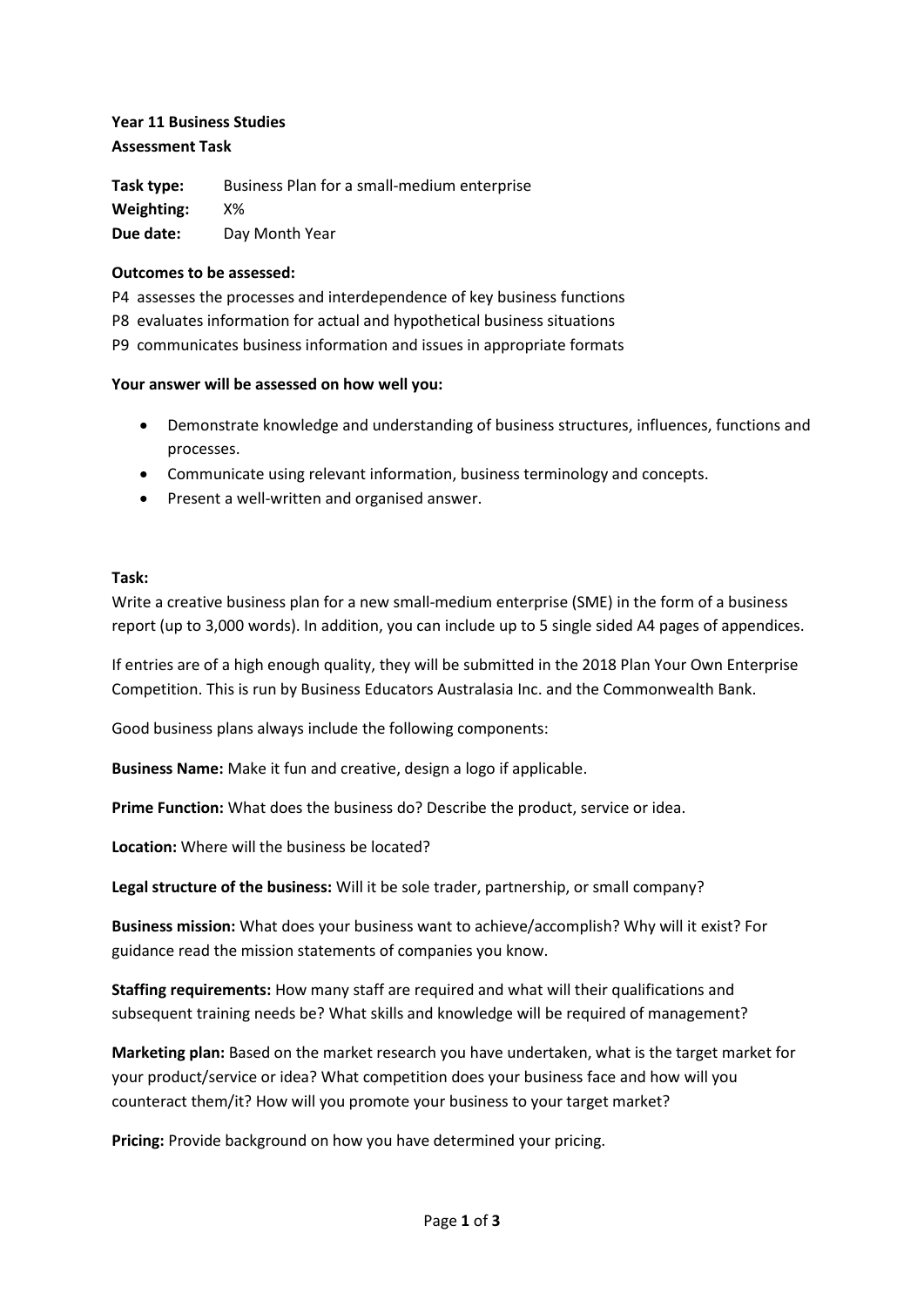**Financial plan:** The financial plan should include:

- A list of set-up/start-up costs and how these will be funded (eg. from savings, bank loan or family loan).
- A sales forecast the level of sales revenue for the first 12 months of operation based on the expected selling price and the number of sales.
- A monthly cash budget for the first year of the business which will show:
	- a) The predicted balance of the cash account at the end of each month.
	- b) All cash expected to flow in to the business during each month (from sales and any other cash inflows expected such as capital contribution, loan from the bank, loan from family, interest on bank deposits).
	- c) Expected payments for set-up/start-up costs.
	- d) All cash expected to flow out of the business each month (related to running the business).
	- e) Monthly cash to be drawn by the owner (a salary equivalent). The cash flow budget is a forecast of estimated cash receipts, estimated cash payments and the resulting cash position for the business at the end of each month. This helps with planning decisions for the business and would be an essential financial document to present to the bank if you were seeking outside finance for your business.

**Future prospects:** What is your expectation for the future of the business? Will it expand nationally/internationally; diversify into complementary products/services?

**Appendices:** You may include appendices (an equivalent of five single sided A4 pages) which might contain documents that support your business plan such as drawings of your product or your business premises, detailed evidence of market research undertaken by you (ie. survey responses, photos of competitors' products) or additional financial data.

**NOTE:** Additional financial information can be included with the body of your business plan or as part of the appendix. The type of additional information to be included if you wish to be a finalist in the PYOE competition is:

- A break-even analysis which includes:
	- o A list of fixed costs (those which do not vary with the level of sales).
	- o A list of variable costs (the cost of obtaining the goods for sale, or the direct costs involved in providing the service).
	- $\circ$  Contribution margin (the amount which each sale contributes to covering the fixed costs).
	- o Break-even point (the point at which all costs are covered but no profit or loss is made).
- Projected profit for the year OR a projected Balance Sheet at the end of the first year of operations to provide the basis for analysis of expected performance.